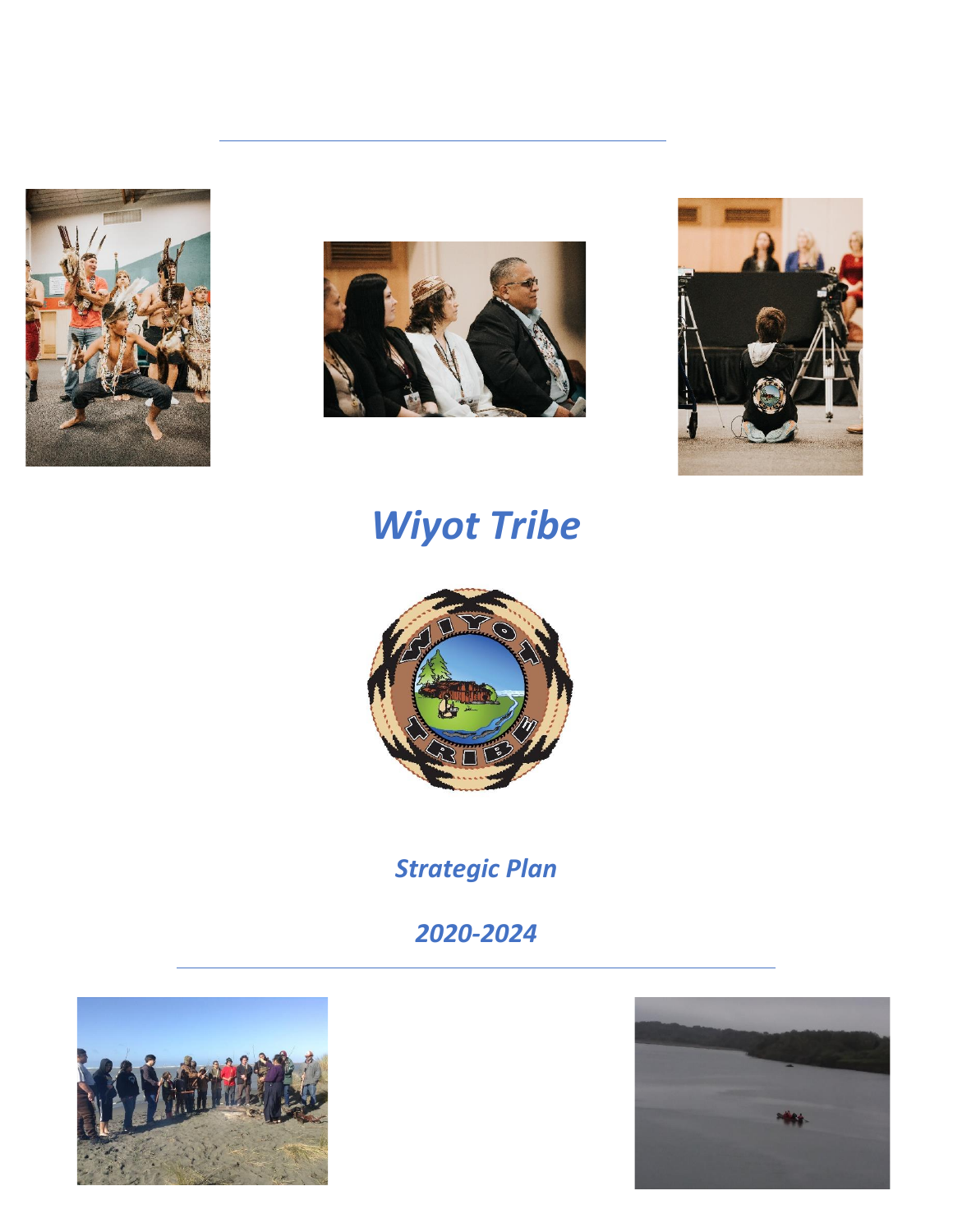# Contents

| Strategy 1: To improve staff efficiency and functioning in the work environment12 |  |
|-----------------------------------------------------------------------------------|--|
|                                                                                   |  |
|                                                                                   |  |
|                                                                                   |  |
|                                                                                   |  |
|                                                                                   |  |
|                                                                                   |  |
|                                                                                   |  |
|                                                                                   |  |
|                                                                                   |  |
|                                                                                   |  |
|                                                                                   |  |
|                                                                                   |  |
|                                                                                   |  |
|                                                                                   |  |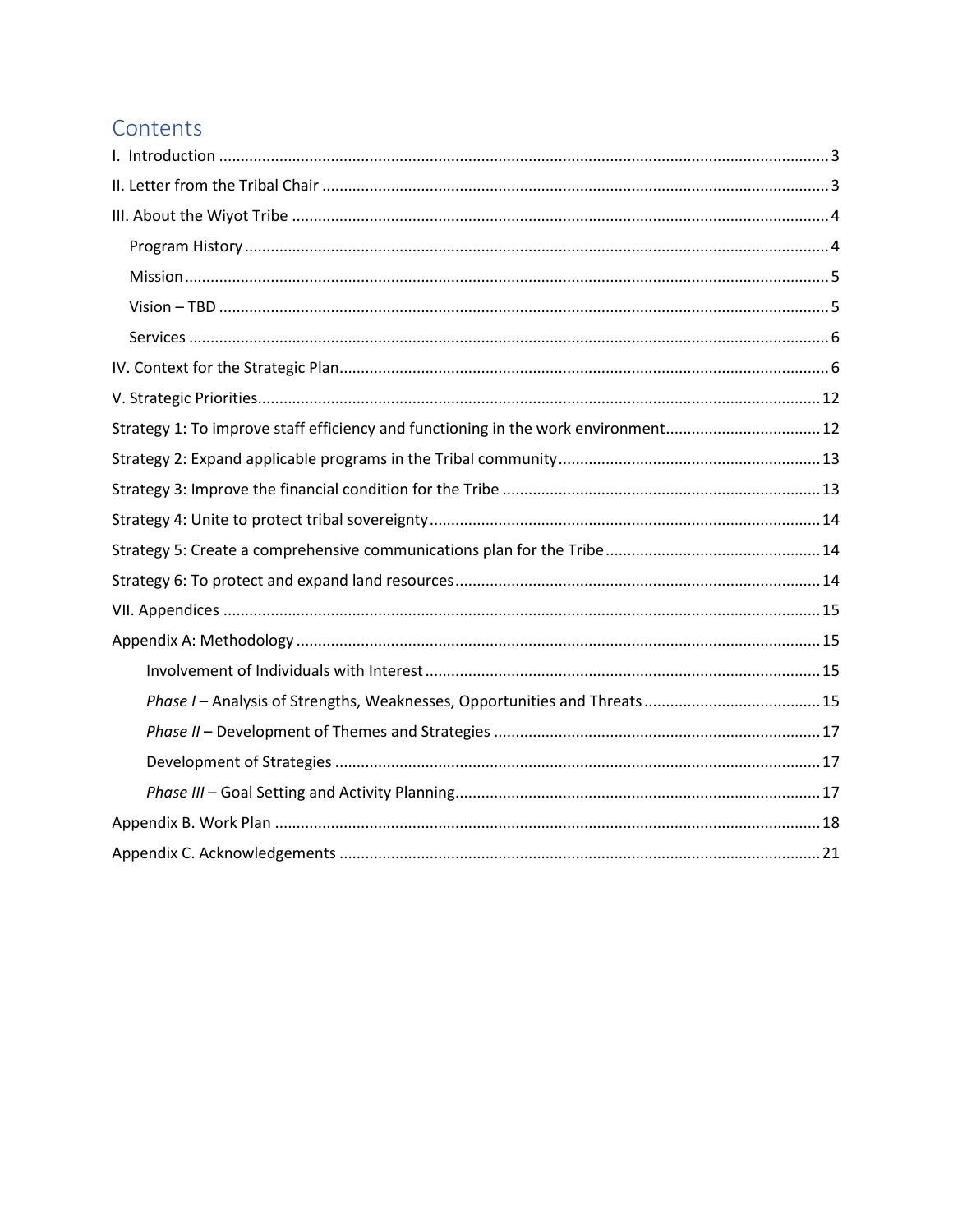

# I. Introduction

On August 22<sup>nd</sup> and 23<sup>rd</sup>, 2019 the Wiyot Tribe Council members and staff met with the California Rural Indian Health Board Strategic Planning Team to develop a strategic plan that will be used to guide the Tribes' initiatives over the next five years. This document provides a summary of the strategic planning process and the associated outcomes. The strategic planning process is a continuous cycle involving plan design, implementation, and evaluation, as well as stakeholder engagement, the maintenance of strategic planning mechanisms, and alignment with the budgeting process and organizational capacity.

# <span id="page-2-0"></span>II. Letter from the Tribal Chair

December 9, 2019

Dear Wiyot, Tribal Members

It is with great pleasure that I present the Wiyot Tribe 2020-2025 Strategic Plan. The development of the plan has been in the making for many months and included Tribal Staff and Tribal Council. We are excited to provide this document as a roadmap to be used for Wiyot Tribe over the next five years, which has been shaped by community-wide input and collaboration.

Over the past five years, Wiyot Tribe has worked diligently and realized many successes. A couple of our success have been the return of Tuluwat city of Eureka. The building of 4 new homes on the reservation and possibly adding more to our community.It is through the development of this new plan that we aim to build on these past successes. It will guide our path forward, clarifying our mission and vision while articulating our culture, goals, and strategies.

Through the strategic planning process, we have identified six strategies to address to improve staff efficiency and functioning in the work environment health needs of the Wiyot Tribe over the next five years. The strategies include[: To improve staff efficiency and functioning in the work environment](#page-11-1)

[12,](#page-11-1) expand applicable programs in the Tribal Community, improve the financial condition of the Tribe, unite and protect tribal sovereignty, create a comprehensive communication plan for the Tribe, and to protect and expand land resources.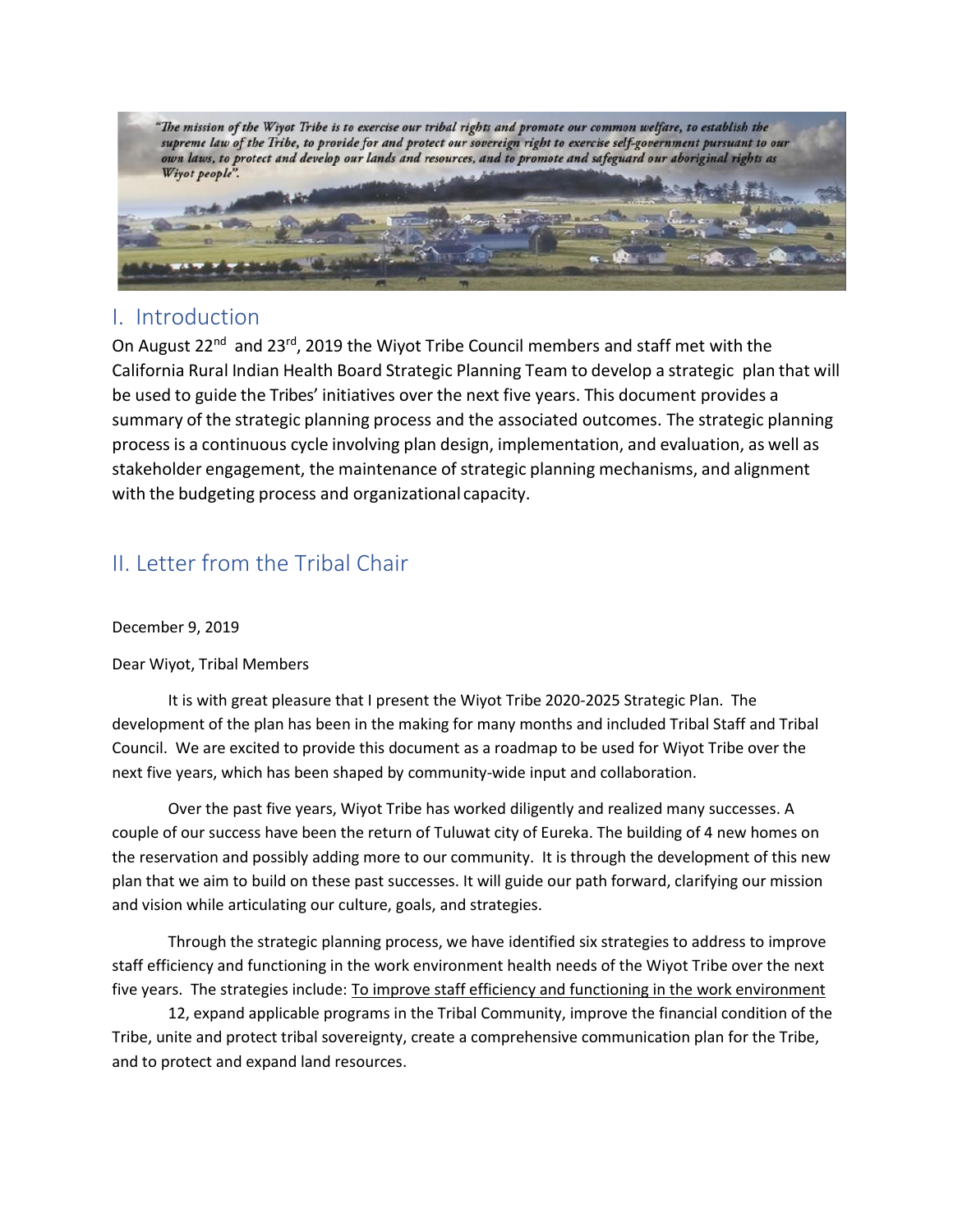The strategies presented, along with their associated goals, ensure that we will move closer toward accomplishing our mission to provide top quality communication with our Tribal members and others we serve over the next five years. We, as a community, have identified these strategies to ensure our future for many years to come. I would like to thank all the stakeholders who provided input throughout the strategic planning process. It would not have been successful without your participation and engagement.

Sincerely,

Ted Hernandez Chairman Wiyot Tribe

# <span id="page-3-0"></span>III. About the Wiyot Tribe

#### <span id="page-3-1"></span>**History**

Pre 1850, there were approximately 1500 to 2000 Wiyot people living in an area from Little River down to the coast of Bear River and inland to the first set of mountains. After 1860 there was an estimated population of 200 people left. By 1910 there was an estimate of less than 100 full blood Wiyot people living within Wiyot territory. This rapid decline in population was due to disease, slavery, target practice, "protection," and being herded from place to place, and of course, massacres.

Following the massacres, the vitality of the Wiyot people suffered greatly. U.S. troops collected the surviving Wiyot people from other villages ranging between the Mad and Eel Rivers, confining them to the Klamath River Reservation. After a disastrous flood on the Klamath, the Wiyots were taken to the Smith River Reservation, and later to the Hoopa and Round Valley Reservations.

When the Wiyot people attempted to return to their homeland, they found their homes destroyed and their land taken. But still they returned and found new places to live. They ceased to perform their ceremonies and speak their language, hoping to be spared from the anger and weapons of the settlers. The Wiyot culture was almost completely forgotten. Only in recent years have the Wiyots begun to recover and rebuild their lost heritage.

After the massacres of 1860 nearly all Wiyot people were removed from their homelands, but some returned. In the early 1900's, a church group purchased 20 acres, in the Eel River estuary, for homeless Wiyot people. The Federal Government later transferred this land into trust status in 1908. This land became known as the Table Bluff Rancheria of Wiyot Indians, now referred to as "the old Reservation".

In 1958, the Federal Government passed the California Rancheria Act that terminated the Tribe in 1961. In 1975, the Tribe filed suit against the Federal Government for unlawful termination, and in 1981, in Table Bluff Band of Indians v. Lujan (United States), it was determined the Tribe's termination was unlawful and trust status was reinstated. In 1991, during another lawsuit regarding drinking water contamination and other sanitation issues on the old Reservation, the court mandated new land be purchased and the Tribe moved to another location. This location was approximately 1 mile away up on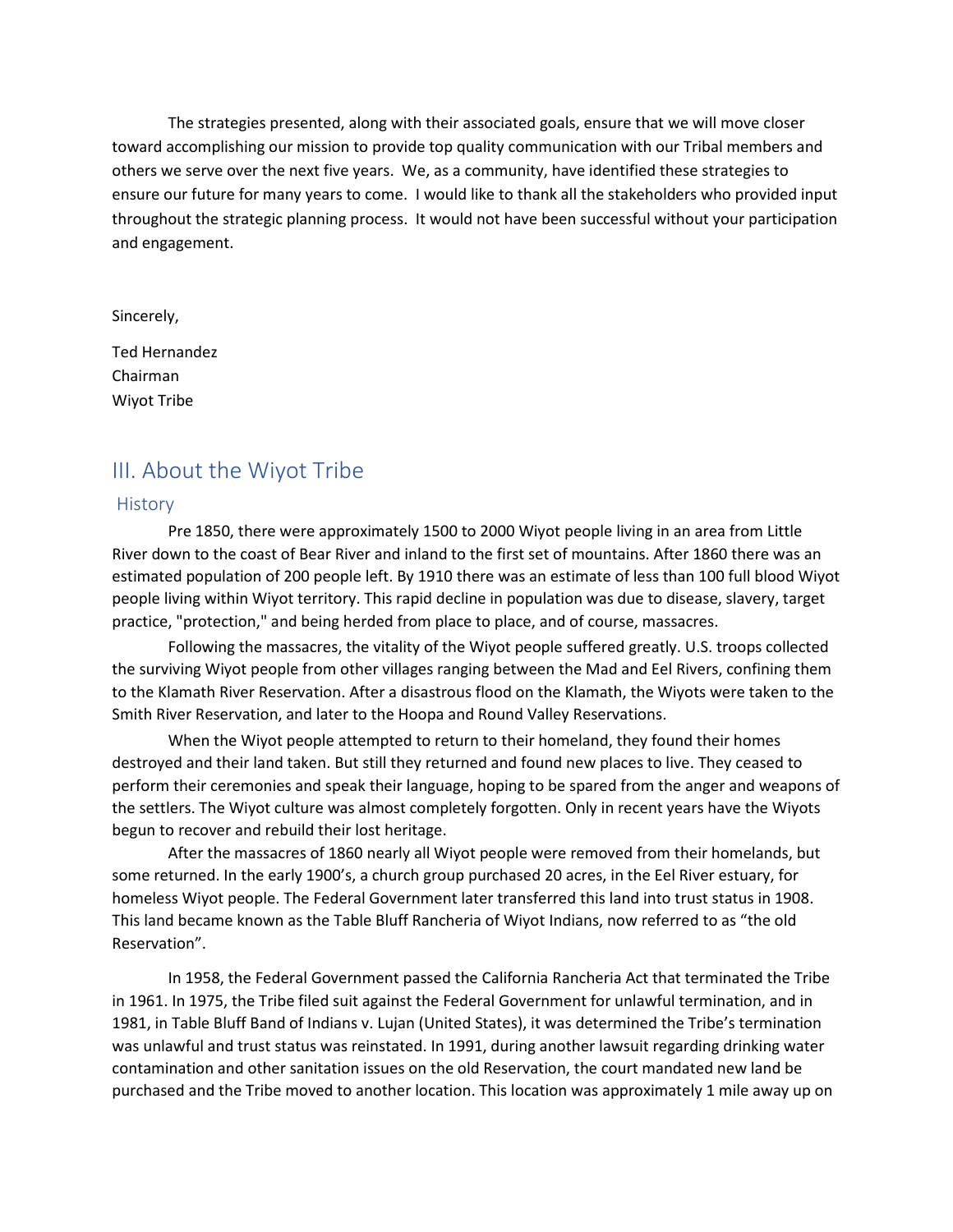the bluff, and serves as the present Table Bluff Reservation. The original 20 acres were put into fee simple under the individual families, but deemed to be under the Tribe's jurisdiction as long as held in Indian hands. Some Wiyot people reside on 88 acres of land called Table Bluff Reservation, south of the City of Eureka near the township of Loleta. Currently there are over 600 enrolled citizens who continue to struggle for the survival of our culture.

## <span id="page-4-0"></span>Mission

The mission of the Wiyot Tribe is to exercise our tribal rights and promote our common welfare, to establish the supreme law of the Tribe, to provide for and protect our sovereign right to exercise selfgovernment pursuant to our own laws, to protect and develop our lands and resources, and to promote and safeguard our aboriginal rights as Wiyot people

### <span id="page-4-1"></span>Vision

To improve the Tribes financial standing, staff efficiency and communication in order to expand programs to the whole tribal community, protect sovereignty and protect land resources.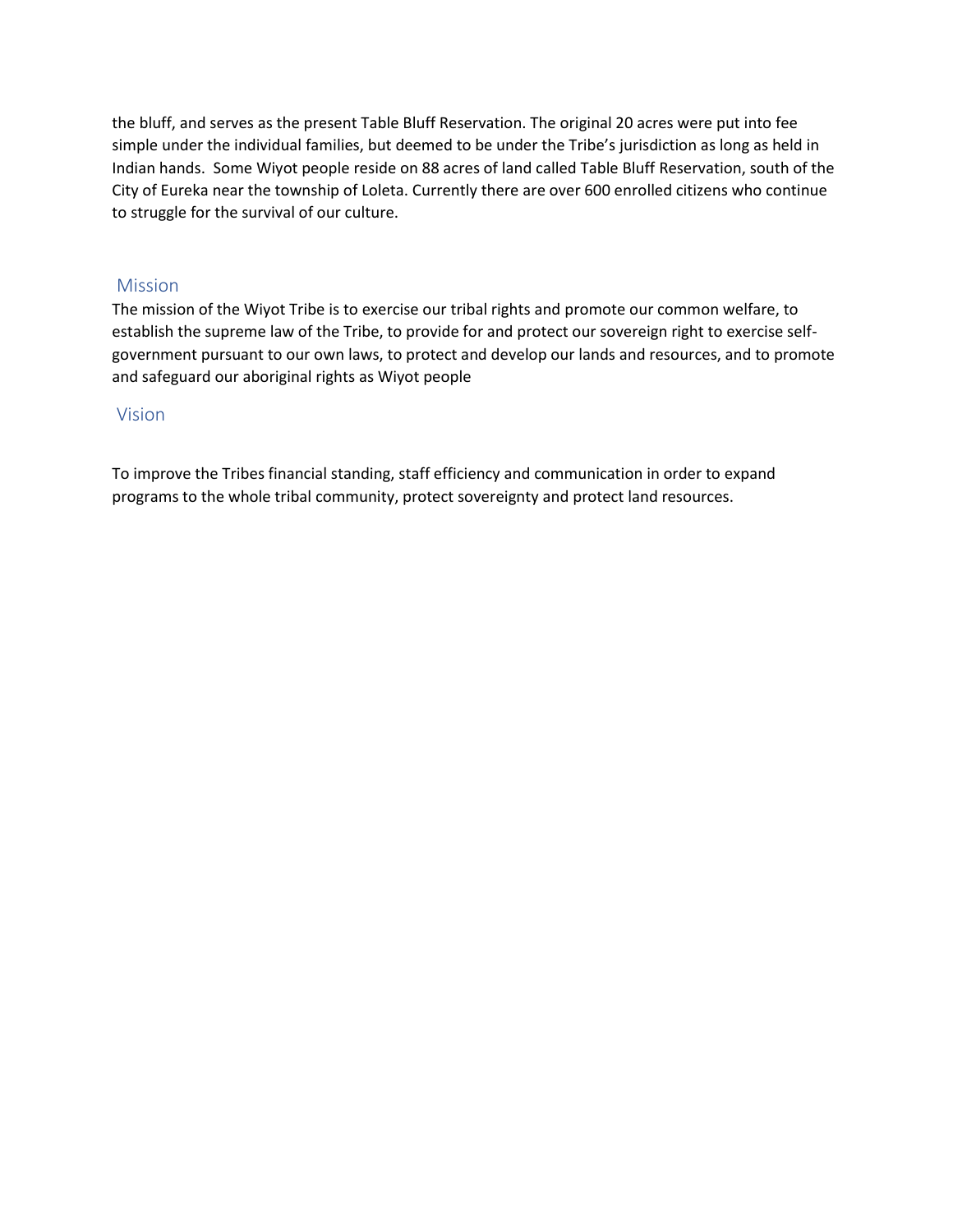## <span id="page-5-0"></span>**Services**

## <span id="page-5-1"></span>*Child Nutrition Program*

The Wiyot Tribe sponsors a Summer Food Service Program. Free meals are made available to all children who are 18 years of age and younger at the Table Bluff Reservation Tsek Houdoqh during the summer. Additionally, the Tribe is a Child and Adult Food Program sponsor and provides an after-school snack.

In accordance with Federal law and U.S. Department of Agriculture policy, this institution is prohibited from discriminating on the basis of race, color, national origin, sex, age, or disability. To file a complaint of discrimination, write USDA, Director, Office of Civil Rights, 1400 Independence Avenue, SW, Washington, D.C. 20250-9410 or call (800) 795-3272. USDA is an equal opportunity provider and employer.

## *Elders Program*

The Wiyot Tribe operates a daily congregate meal, and meal delivery program. Lunch is served at 12 pm. Caregiver support services are also available to assist elders within 25 miles of the reservation.

## **Youth Programs**

### *Tsek Houdaqh*

Tsek Houdaqh (Where the Children are) provides a positive place to inspire and enable young people to realize their full potential as productive, responsible and caring citizens by celebrating their culture and community, enjoying healthy fun with their peers, and to learn new skills and self-confidence under the guidance of responsible adults.

### **Key Club Elements**

- **Safe, Positive Environment**—Tsek Houdaqh staff, facilities, programs and ageappropriate settings create stability, consistency and sense of physical and emotional safety for members. The Club provides structure and clearly defines acceptable behaviors.
- **Fun-** Tsek Houdaqh generates fun for members. Members develop a strong sense of belonging through connections they establish with staff and peers. Staff members make the Wiyot Club feel like home, fostering a family atmosphere and creating a sense of ownership for members.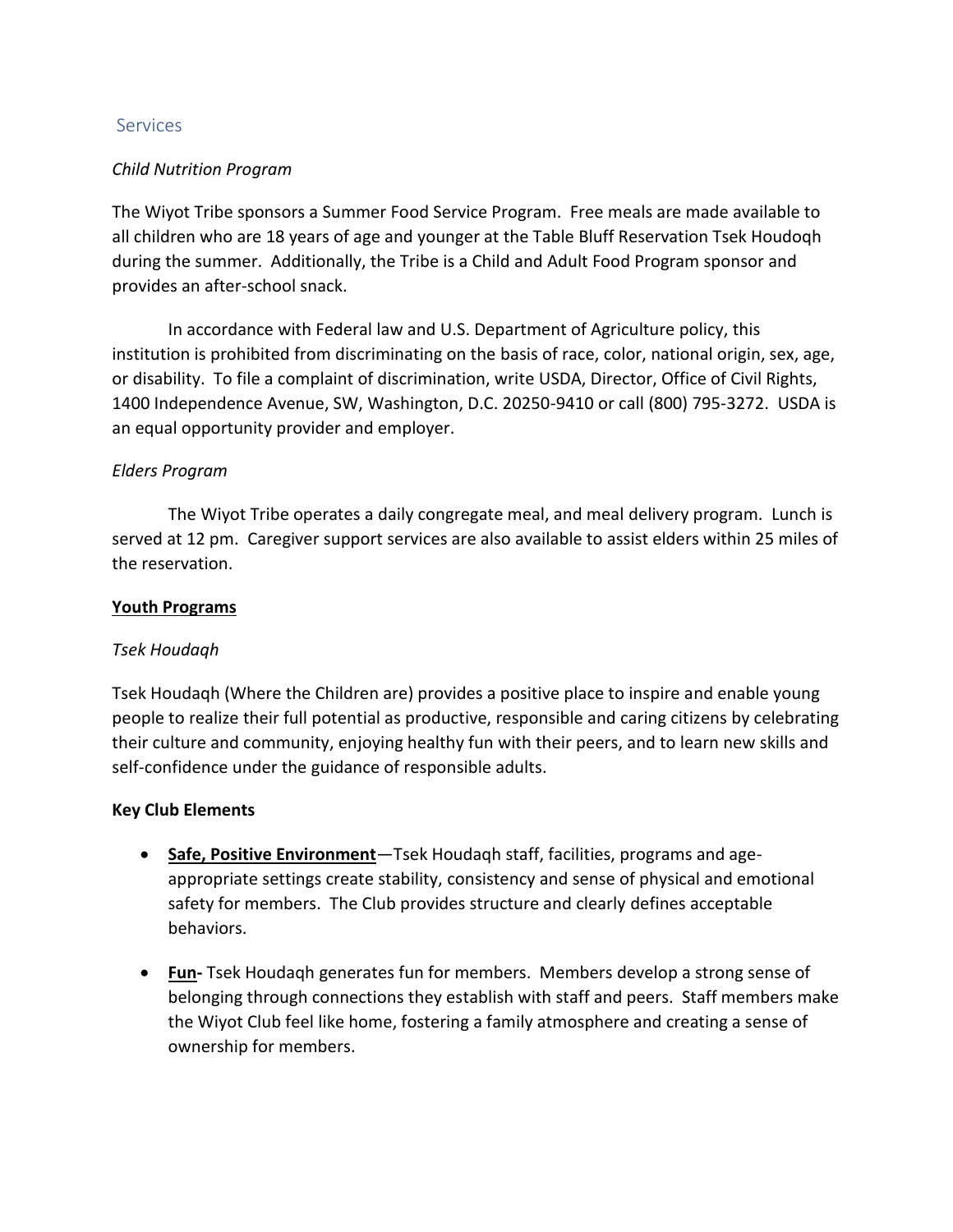- **Culture—** Tsek Houdaqh provides cultural activities which include: Wiyot Language, traditional arts, regalia making, and other modern and traditional cultural practices guided by community elders and leaders.
- **Improve academic achievement**-- Tsek Houdaqh offers individualized tutoring and homework Power Hour which seeks to improve student math skills, reading skills and reading appreciation. Provides school supplies to needy students.
- **Healthy Lifesyle**-- Tsek Houdaqh offers a healthy afterschool snack, and daily physical activities as well as a healthy lunch and afternoon snack during the summer.
- **Supportive Relationships-** Tsek Houdaqh youth develop meaningful relationships with peers and adults. Staff members actively encourage such relationships.
- **Opportunities and Expectations** Tsek Houdaqh youth acquire physical, social, technological, artistic, financial and life skills. The Club encourages members to develop moral character while staff reinforce high expectations.
- **Recognition—** Tsek Houdaqh recognizes and supports young people's self-worth and accomplishments. Staff members encourage youth and provide positive reinforcement as they make improvements and experience successes. Through frequent participation in Programming that intentionally incorporates the Key Elements; young people become productive, caring, and responsible citizens.
- **Positive Self-Identity**—Youth set and attain goals and have a positive view of their future, confidently making necessary decisions to achieve their life plans. They become self-sufficient and are able to support themselves and other.
- **Heath and Well-being**—Youth adopt a healthy diet. They practice healthy lifestyle choices and make a lifelong commitment to fitness.
- **Positive Values**—Youth develop and demonstrate strong character and are guided by positive value including honesty, integrity, caring and fairness.
- **Commitment to Learning** Youth value education and lifelong learning and make learning an integral part of their future plans.
- **Social Competency**—Youth have positive relationships with family, friends and coworkers and appreciate cultural diversity.
- **Cultural Competency**—Through regular participation in cultural activities, tribal youth will be grounded in their culture and become future cultural leaders and active participants in their cultural practices.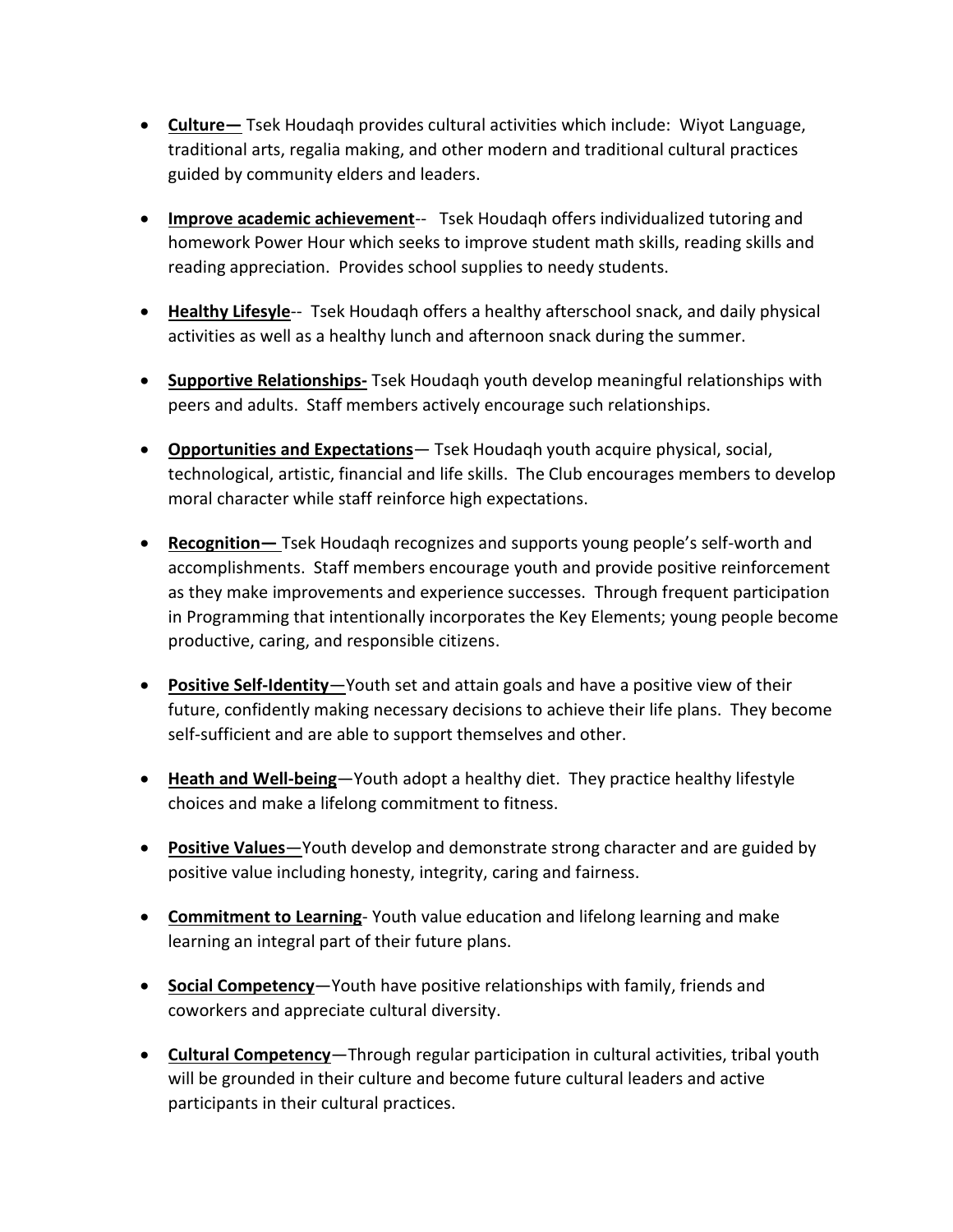To become a club member the parent and child must complete a membership application; the child must be aged 6-18.

# *Child Care Development Program*

The Child Care Development Program operates in an effort to assist low income working families to make child care more affordable as well as improve the quality of the childcare they receive. To be eligible for the program the child must be an enrolled citizen of the Wiyot tribe, the parent must be working or attending school. The Child Care grant also provides an afterschool program through Tsek Houdaqh for school age children and Wiyot Toddler Time for pre-school aged children.

# *Johnson O'Malley Program*

The Johnson O'Malley Act, passed in 1934, has been amended various times during the past twenty years, but its main objective has remained the same: To ensure that Indian children received the educational opportunities that would not otherwise be provided.

Some years ago JOM was funded to provide operational support. Schools were able to use those funds for General School operations and many schools-built buildings, bought buses and school equipment.

JOM is longer funded for operational support. The JOM program was redesigned to be a supplementary program instead of a basic support program to provide special services to meet the unique specialized educational needs of Indian students attending public schools. At that time, the Impact Aid Program was amended to specifically include public schools educating children residing on Indian Lands. Although some Indian children originally benefited from the Impact Aid Program, there was concern about duplication between this program and the JOM program. The Wiyot JOM program provides a daily homework hour, school readiness programming, and shuttle from school.

# **Education**

# *BIA Higher Education Grant Program*

The Bureau of Indian Affairs (BIA) Higher Education Grant Program is a need based financial aid grant available to enrolled citizens of the Wiyot Tribe. The student must be enrolled in an accredited college or university and must document a financial need.

The applicant is required by federal rules to apply for college-based aid, Pell Grant, state grants, and all other sources of aid available. Verified financial need information is assessed through the college or universities financial aid office before the BIA can take action on the student's application.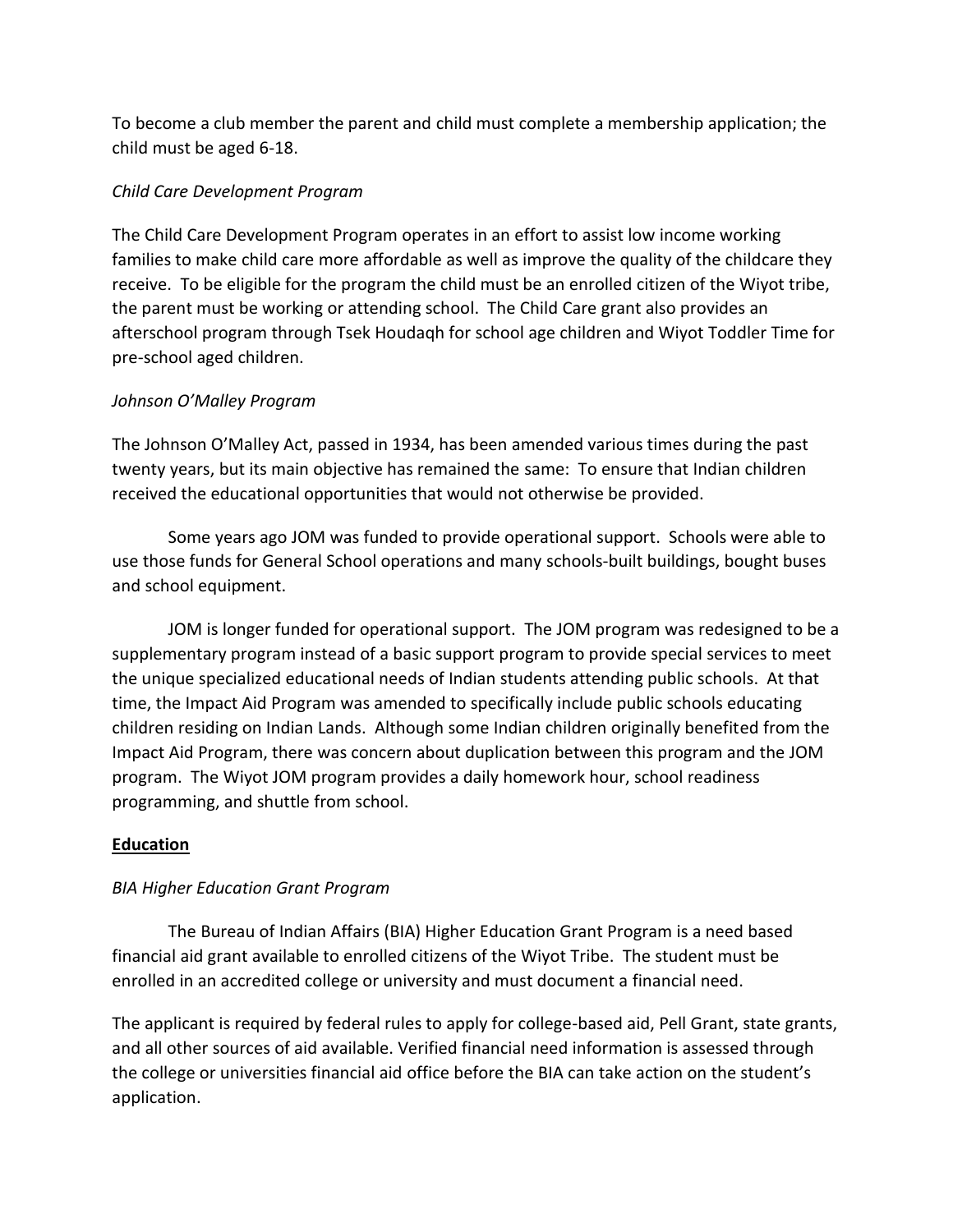## *Wiyot Scholarship Program*

The purpose of the Wiyot Scholarship is to encourage students to continue their education. The goal of the scholarship is to assist tribal members who wish to pursue additional education. Scholarships are open to those attending recognized, accredited colleges, universities and technical institutions. The Wiyot Tribe Scholarship is funded entirely through the Revenue Sharing Trust Fund, through investments made to assure its success. Students must be currently enrolled, attending full or part-time, have a 2.0 or higher minimum GPA, and must not have completed more than 150 college units. In order to be eligible all application materials must be received on or before the August 1 deadline.

# *Indian Child Welfare*

In enacting the Indian Child Welfare Act of 1978, Pub. L. 95-608, the Congress declared that it is the policy of this Nation to protect the best interests of Indian children and to promote the stability and security of Indian tribes and Indian families by the establishment of minimum Federal standards to prevent the arbitrary removal of Indian children from their families and tribes and to ensure that measures which prevent the breakup of Indian families are followed in child custody proceedings (25 U.S.C. 1902).

# **General Member Services**

# *Family Violence Prevention*

The purpose of this program is to provide assistance to adult and youth victims/survivors of domestic violence, dating violence, sexual assault, or stalking survivors. This program is funded by the US Department of Health and Human Services, Administration for Children and Families 2015 Family Violence Prevention and Sexual Assault grant award. The Wiyot Tribe can provide case management and victim assistance and Individual and/or family council. The Tribal the Wiyot Tribe will take affirmative steps to maintain the security of personally identifying information for clients who receive domestic violence assistance from this program. Tribal members should contact the Health and Human Service Director to apply for services.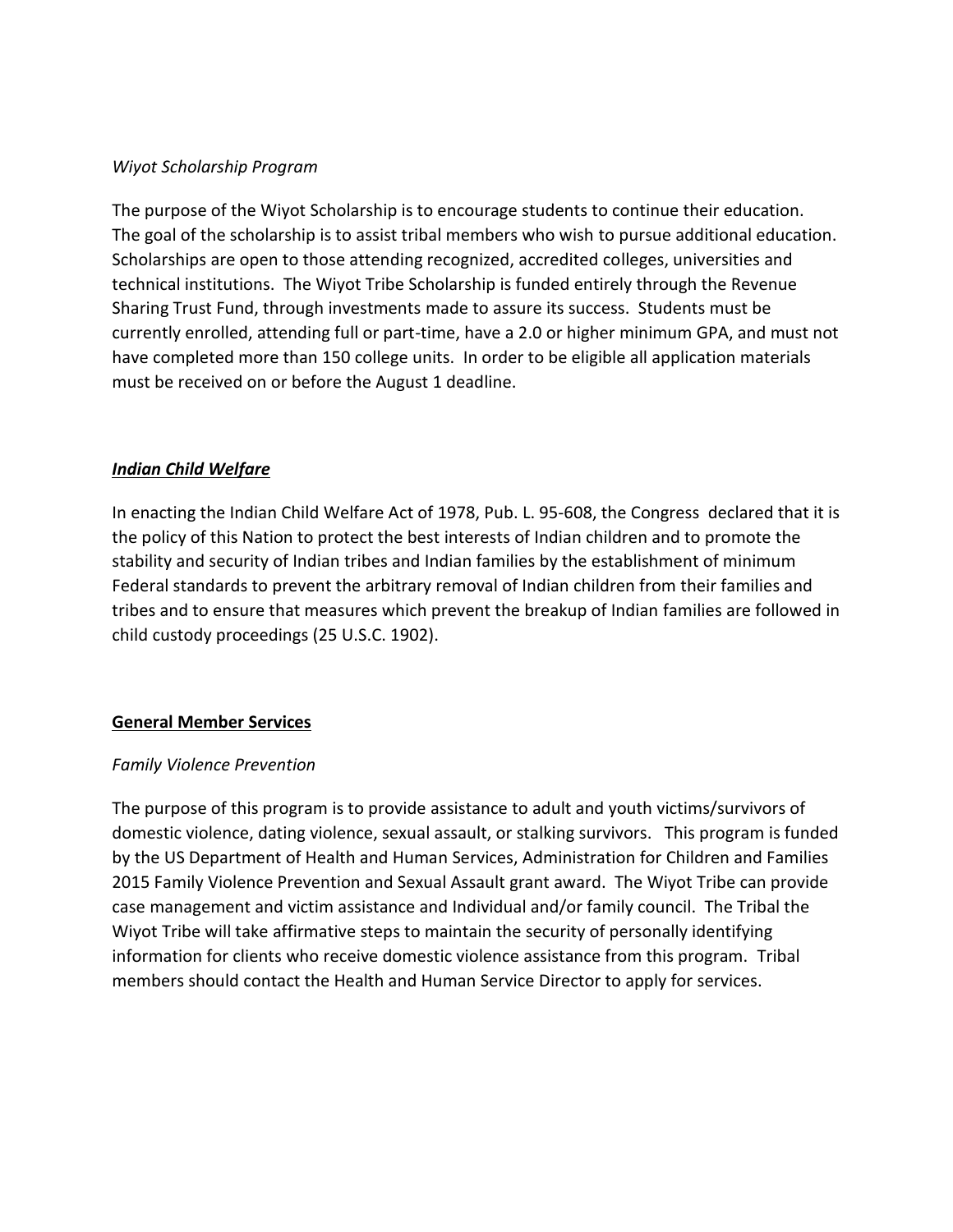The grant requires tribes to provide documentation of client status. Acceptable documentation includes: a copy of a civil or criminal protection order, medical records, police reports, victim's statement to prosecutors, statement from domestic violence/sexual assault program staff, victims written statement (written statement must be written by the victim, signed and dated should include date(s) of incident(s), should describe victims injuries and fear, should describe the impact that the violence has had on the victim/victims children).

# *Burial Assistance Program*

The Wiyot Tribe established the burial assistance fund in order to relieve some of the immediate financial stress that results from the passing of a family member. Requests for burial assistance must be made within three months of the date of death.

# *Hunting & Fishing Permits*

The fishing license program was created to encourage traditional hunting/fishing practices. The Tribe will reimburse 1 fishing and/or hunting license per tribal member household per year. To receive the reimbursement the Tribal member must submit the receipt to the Tribal office with contact info attached. These are usually reimbursed within 1-2 weeks from the date submitted.

# *Tribal Temporary Assistance to Needy Families*

The Wiyot Tribe has partnered with California Tribal Temporary Assistance to Needy Families (TANF) Partnership. Established in 2003 through the collaborative efforts of 23 members tribes and non-profit organizations throughout Northern and Central California. Each of the following California counties is served by a Site Office staff that consists of a site Manager, caseworkers(s) and clerical staff: , (Amador, Butte/Oroville/Chico, Colusa, Del Norte, Glenn, Humboldt, Lake/Clearlake, Lassen, Modoc, Plumas, San Joaquin, Solano, Trinity, Yuba-Sutter). Site offices are geographically divided into three regions that are supervised by regional managers.

The purposes of TANF is to provide assistance to needy families so that their children may be cared for in their own homes. To end the dependence of needy parents on government benefits by promoting job preparation, work, and marriage. To prevent and reduce out-ofwedlock pregnancies. To encourage the healthy formation and maintenance of two-parent families. The Purpose of Tribal TANF is:

- To Provide assistance to Native American Families in need so that their children may be cared for in their own homes
- End dependency of government benefits through promoting education, career development and employment preparation
- Reduce and prevent out of wedlock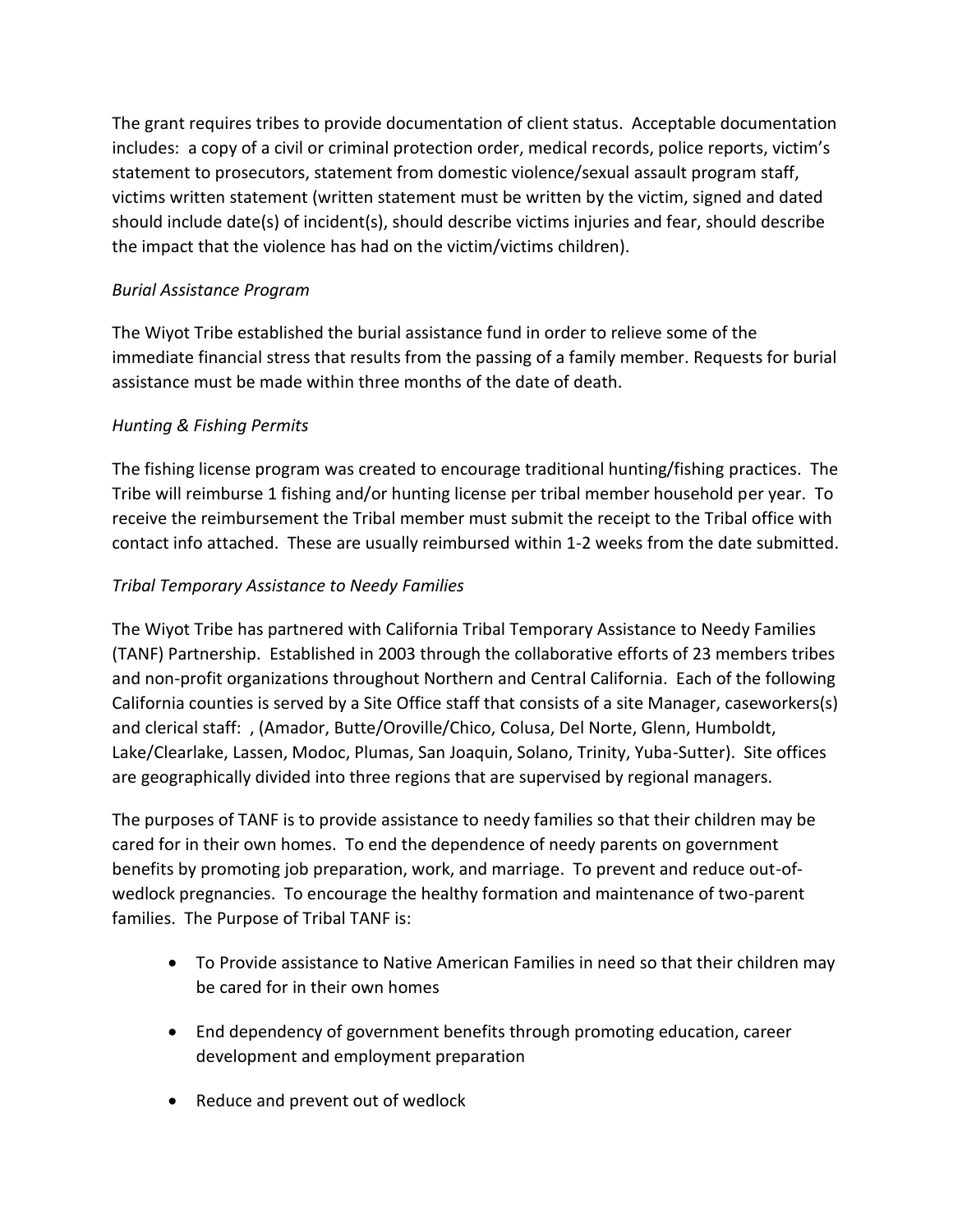• Encourage healthy formation and support two-parent families.

# *Low-Income Energy Assistance Program*

This funding is to provide assistance to low-income households in meeting their home energy costs, particularly those with the lowest incomes and the highest energy needs. The Wiyot Tribe identifies and prioritizes tribal members giving highest priority to the elders, disabled, and families with young children.

# **Employment Programs**

# *Youth Employment Program*

The Summer Youth Employment Program is designed to provide meaningful employment and training opportunities for Indian youth residing on or near Table Bluff Reservation. The youth positions are designed on the basis of a thirty-two hour workweek for approximately six weeks.

# *Adult Vocational Education Funds*

The purpose of the vocation training program is to assist Indian people to acquire the job skills necessary for full time satisfactory employment. Within the framework, the program provides testing, Vocational counseling or guidance to assist program participants to make career choices relating personal assets to training option and availability of jobs in the labor market. The program provides for full time institutional training in any vocational or trade school as defined in 25CFR Part27.

# *Calworks*

The Tribe has partnered with the County of Humboldt to provide Calworks positions at the tribal office. In order to apply for the position the applicant must be Calworks eligible and work with your calworks caseworker.

# *Work Experience*

The Tribe works with through Northern California Indian Development Council as a job placement site for work experience. Applicants must contact NCDIC complete an application for work experience and request placement at the Wiyot Tribal Office.

# IV. Context for the Strategic Plan

Adoption of this Strategic Plan by the Tribal Council establishes a useful framework for future decisions and activities intended to maintain and increase progress in achieving its mission. The Tribe will continue working collaboratively and in coordination with the many community members, tribal staff, and partner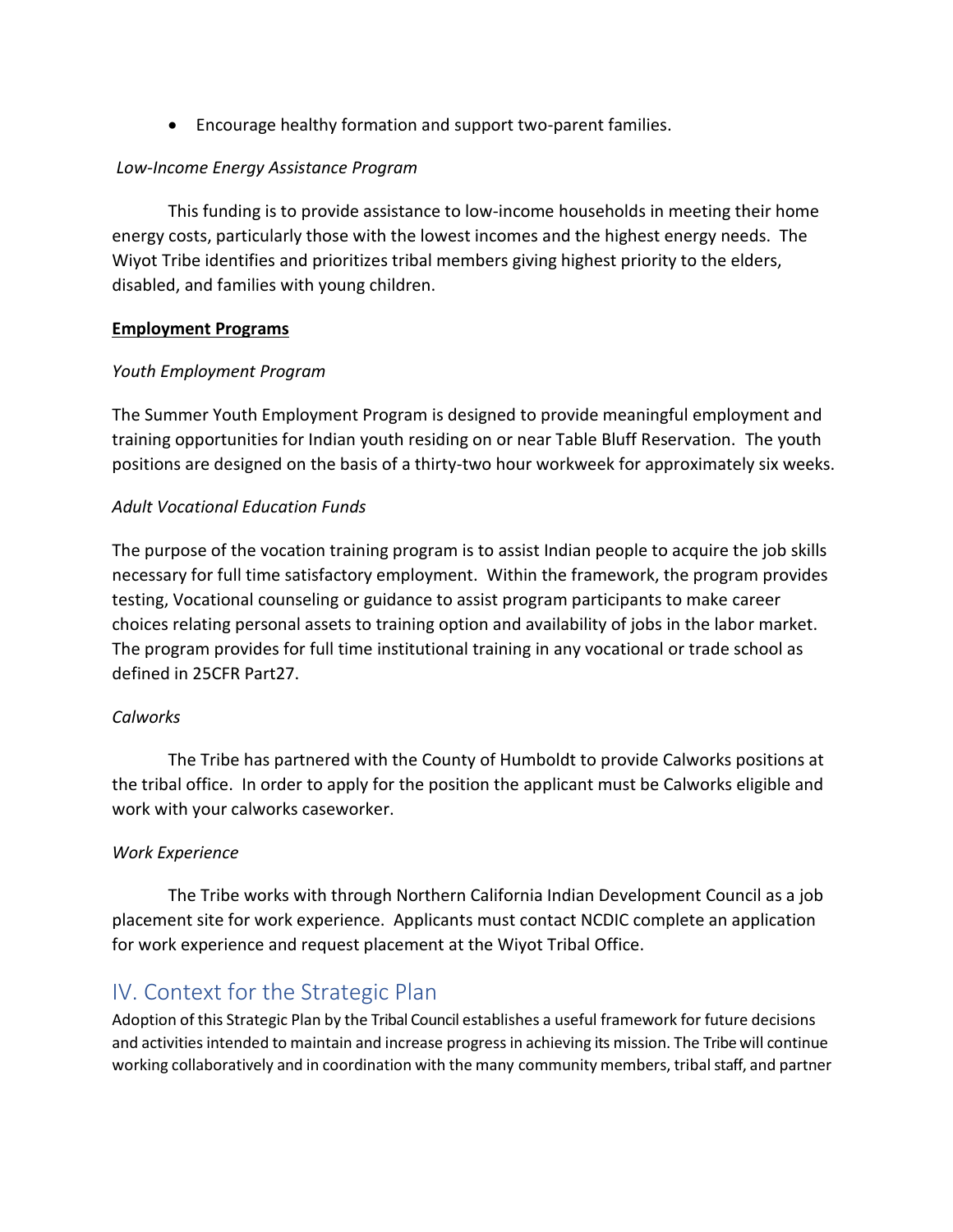agencies. This Strategic Plan is intended to serve as a roadmap for the Tribal Council and staff as a tool for clear strategic direction. The strategies, goals and activities outline a solid action plan for the first year.

The Council expects to review and update this plan annually. The Council's review process will be open and, as with this first year Strategic Plan, will include an opportunity for input from those individuals with an interest in the development and growth of the Wiyot Tribe.

# <span id="page-11-0"></span>V. Strategic Priorities

To carry forward the mission of the Wiyot Tribe (WT), an outline of strategies was developed that addresses the themes derived from a Strengths, Weaknesses, Opportunities and Threats (SWOT) analysis. Based on further, more in-depth discussions, and the SWOT analysis, the following six strategies emerged that will help the WT address subsequent themes. These strategies were developed jointly by WT Tribal Council, leadership staff, and CRIHB. Each goal and activity outlined in this document wasspecifically designed to address each strategy in a realistic, measurable way.

# <span id="page-11-1"></span>Strategy 1: To improve staff efficiency and functioning in the work

# environment

#### **Goal 1: To provide comprehensive trainings to improve performance**

#### **Activities:**

- 1. Provide quarterly trainings on safety in the workplace
- 2. Provide monthly trainings on operational procedures
- 3. Hire staff to coordinate trainings
- 4. Implement quarterly teambuilding activities
- 5. Provide human resource trainings
- 6. Create a staff recognition and appreciation program
- 7. Quarterly train staff on financial policies

#### **Goal 2: Improve relations between staff and community**

#### **Activities:**

- 1. Coordinate one annual community event
- 2. Coordinate one traditional food event per quarter
- 3. Engage youth in traditional customs
- 4. Review opportunities to expand services outside the reservation

#### **Goal 3: Develop an employee retention program**

#### **Activities:**

- 1. Research matching investment plan opportunities
- 2. Develop employee recognition program
- 3. Train managers on completing staff development plans
- 4. Review salary pay scale and steps to move from one level to another.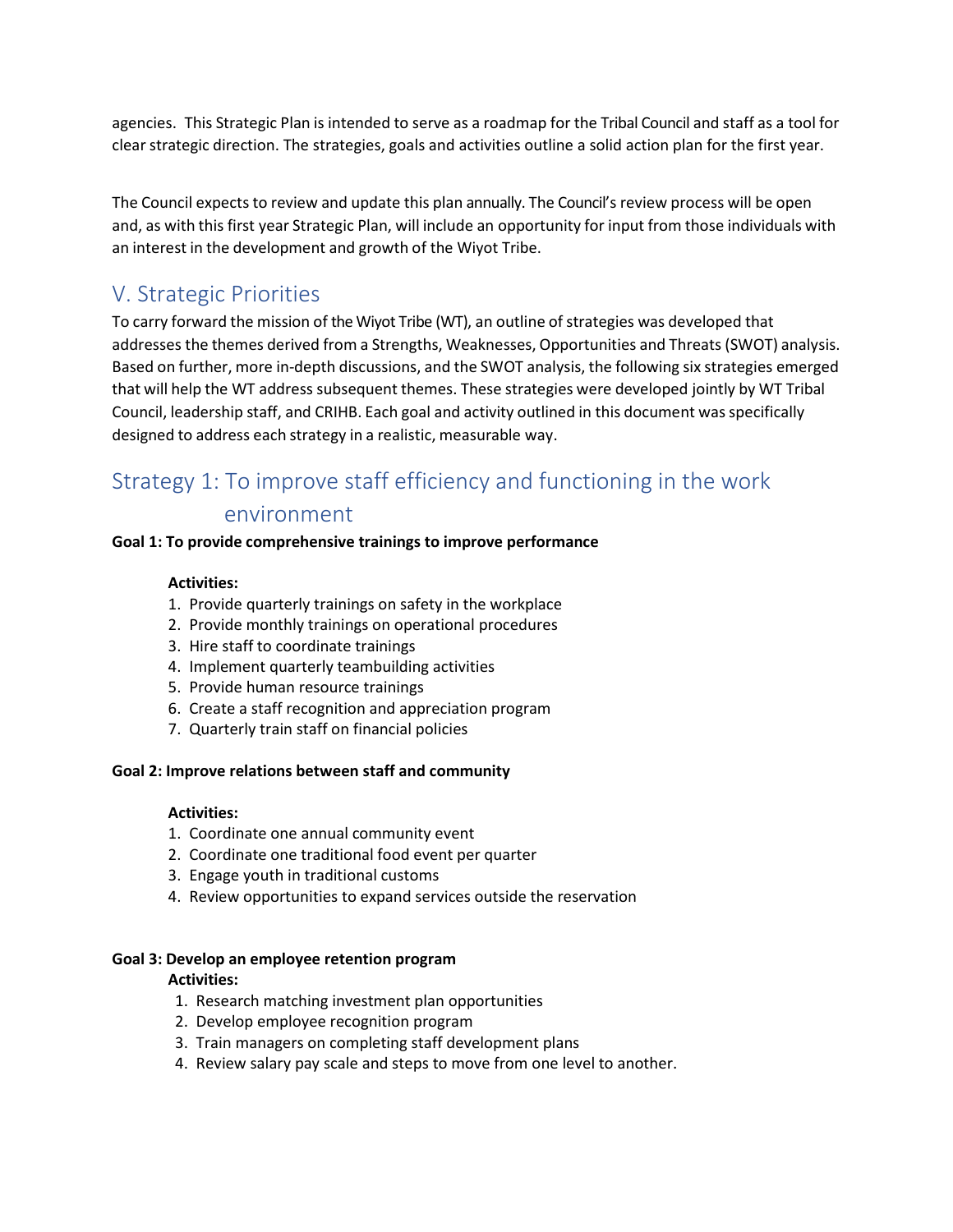# <span id="page-12-0"></span>Strategy 2: Expand applicable programs in the Tribal community

#### **Goal 1: To select a cultural center building**

#### **Activities:**

- 1. Engage Real Estate professional to assist in search
- 2. Research possible options

#### **Goal 2: Establish a foster care program**

#### **Activities:**

- 1. Submit planning grant proposals
- 2. Develop child welfare codes
- 3. Apply for Title IV E funding

#### **Goal 3: Establish a Head Start program**

#### **Activities:**

- 1. Investigate a partnership with Jefferson Community Center
- 2. Utilize resources within the Tribal Child Development Department at CRIHB

#### **Goal 4: Expand upon healthy outdoors infrastructure**

#### **Activities:**

- 1. Develop and promote a walking path
- 2. Build a fitness room
- 3. Expand outdoor sports opportunities
- 4. Plant more cultural and edible plants

#### **Goal 5: Implement a single, annual community needs assessment**

#### **Activities:**

- 1. Discuss and coordinate grant applications that are in line with the community needs
- 2. Directors will meet quarterly to prioritize applications
- 3. An annual assessment will be developed and completed

# <span id="page-12-1"></span>Strategy 3: Improve the financial condition for the Tribe

## **Goal 1: Establish a standard financial infrastructure**

#### **Activities:**

- 1. Bring all audits up to date
- 2. Apply for applicable grants
- 3. Apply to the Volunteer Income Tax Assistance program
- 4. Train staff on financial policies
- 5. Implement CRIHB Grants Management System

#### **Goal 2: Create economic development opportunities**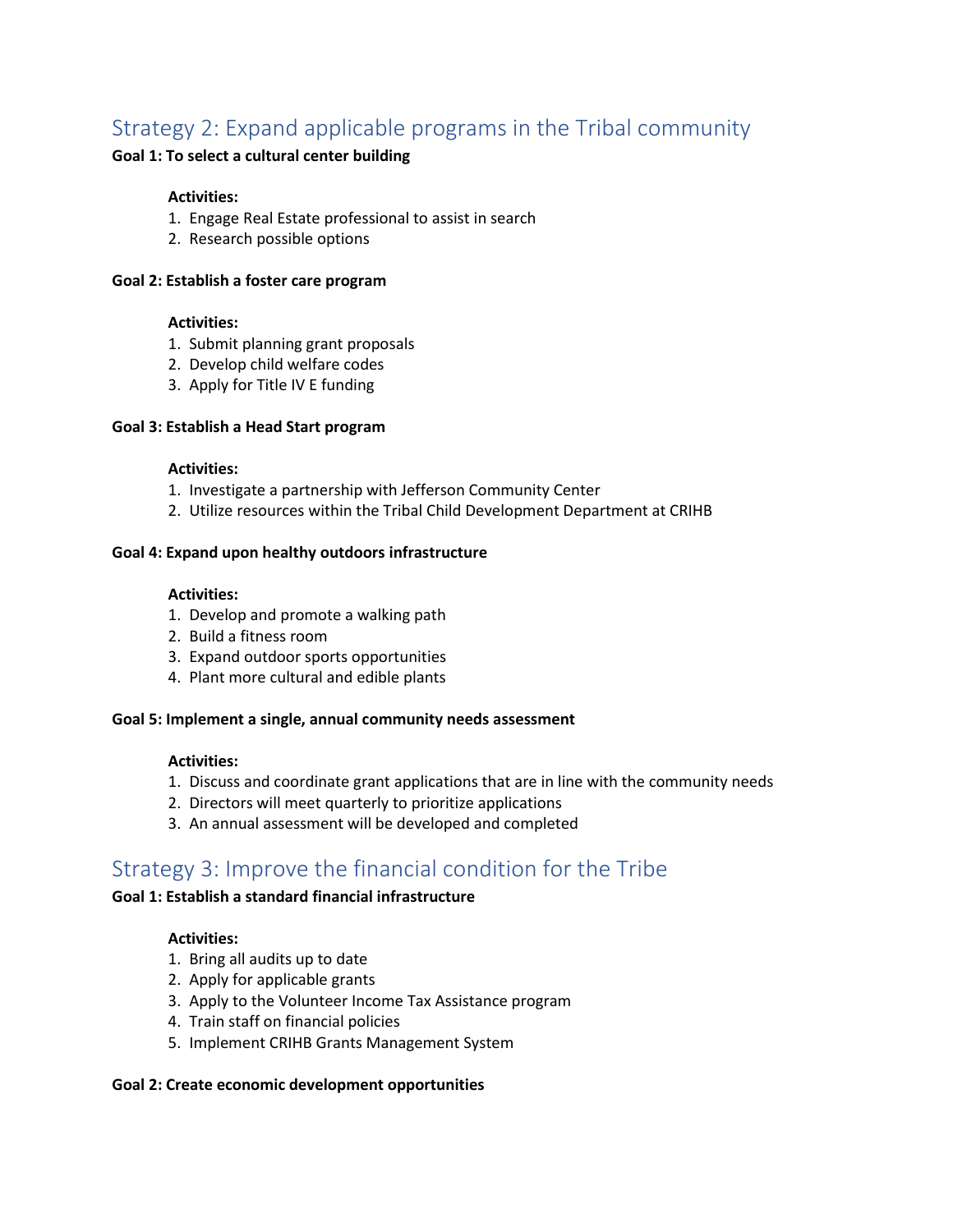#### **Activities:**

- 1. Support tribal owned, start-up businesses
- 2. Hold trainings on economic development for the community
- 3. Convene financial literacy trainings

# <span id="page-13-0"></span>Strategy 4: Unite to protect tribal sovereignty

#### **Goal 1: Increase access to cultural resources through partnerships**

#### **Activities:**

1. Establish Memorandum of Understandings and land access agreements

#### **Goal 2: Develop federal, state, other local organization partnerships**

#### **Activities:**

- 1. Advocate for federal policy changes
- 2. Advocate for tribal rights
- 3. Engage in meaningful collaborations ensuring all participants have a voice at the table

# <span id="page-13-1"></span>Strategy 5: Create a comprehensive communications plan for the Tribe

#### **Goal 1: To develop communication policies and guidelines**

#### **Activities:**

- 1. Develop an effective internal and external communications policy
- 2. Develop a policy that describes the use and purpose of various media avenues
- 3. Create talking points for consultations
- 4. Create a Tribal rights brochure

#### **Goal 2: Enhance both internal and external communications**

#### **Activities:**

- 1. Regularly post news, events, and messages on social media
- 2. Continue to develop the website and newsletter
- 3. Disseminate general and program information to all community members simultaneously

# <span id="page-13-2"></span>Strategy 6: To protect and expand land resources

#### **Goal 1: Expand jurisdictional powers**

#### **Activities:**

- 1. Transfer existing land into trust
- 2. Purchase land and transfer into trust

#### **Goal 2: Increase land base**

#### **Activities:**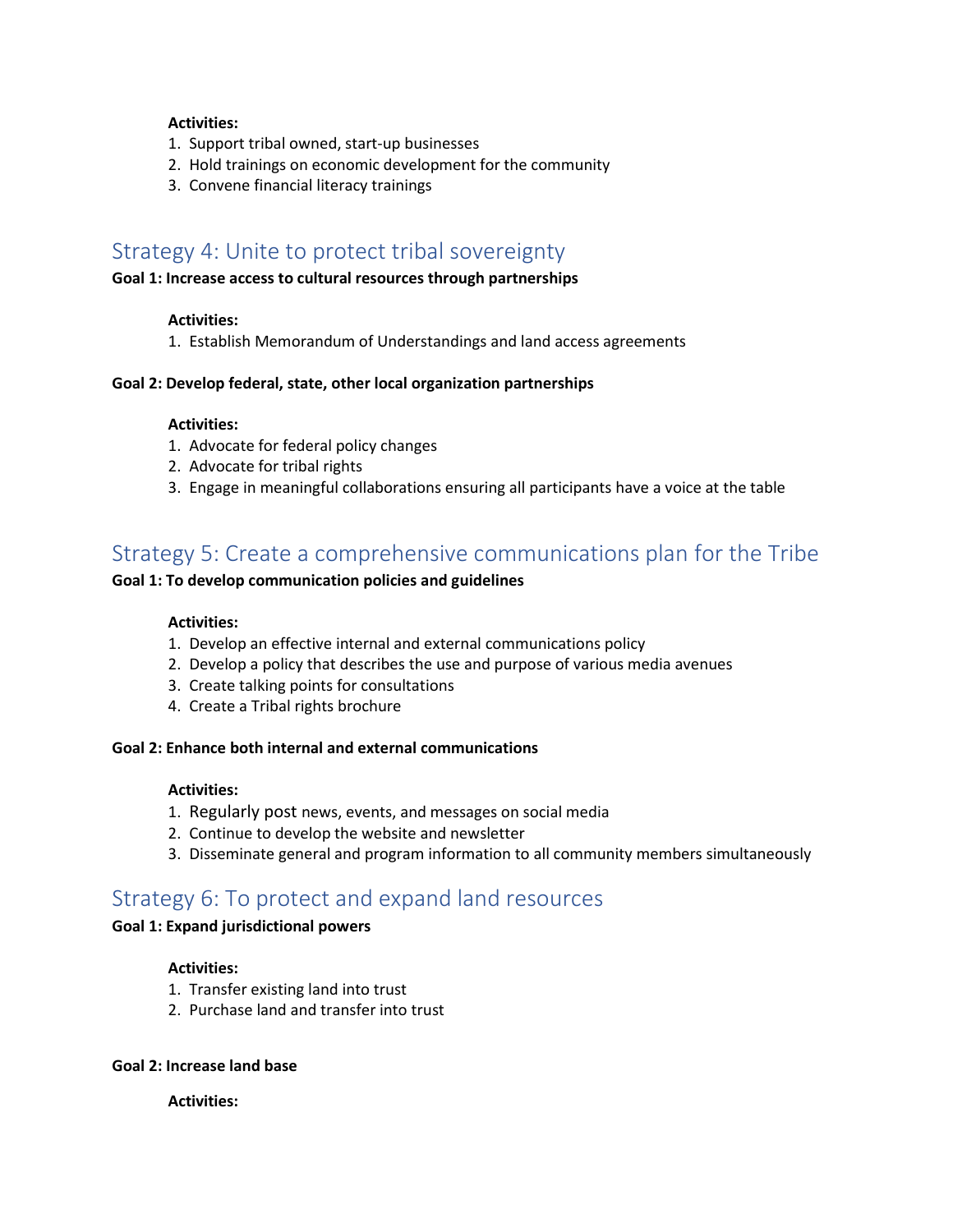- 1. Work with agencies to transfer land to the Tribe
- 2. Purchase land

# <span id="page-14-0"></span>VII. Appendices

# <span id="page-14-1"></span>Appendix A: Methodology

#### <span id="page-14-2"></span>Involvement of Individuals with Interest

The first stage in the development in a strategic plan involves determining who needs to be involved in the planning process. A diverse range of individuals with an interest were involved in each aspect of the strategic planning process. The individuals involved in the development of this strategic plan were staff and leadership, and members of the Tribal Council.

### <span id="page-14-3"></span>*Phase I* – Analysis of Strengths, Weaknesses, Opportunities and Threats

Interested individuals were asked to list positive and negative factorsthey feel impacts the Wiyot Tribe both internally and externally. These points were organized into Strengths, Weaknesses, Opportunities, and Threats (SWOT). The SWOT was then reviewed to identify emerging themes. The top issues represent a range of themes that the Tribe will address moving forward as part of the overall strategic plan, its goals, objectives and activities. These common themes across all areas were used to develop the initial strategies the final plan will be based upon.

#### *SWOT Analysis*

#### **STRENGTHS**

Goals, ceremony, culture, location, aboriginal territory/ancestral land, Humboldt Bay entrance to redwoods, Tuluwat, Beautiful place, best views, staff knowledge/departments, employees, family oriented, dedicated, Wiyot people, resilient people, strong families, children, elders, team building, good relationships with governments and agencies, strong council, small tribe, easy to take action.

#### **WEAKNESSES**

Not having a plan before building, need more office space, money, Financial Situation, low funds, reliance on grants and no outside funds, FY 12-16 Financial Audits, staff turnover too high lack of institutional knowledge, staff not following directions, not on same page, everyone thinks they are their own boss, everyone wants to be involved in things that aren't their job, everyone not on the same page as Tribe, Gossip, personality conflicts, doing things without planning, daily disruptions always a fire to put out, follow through, we move slowly, smaller tribe limited resources, maintenance of vehicles equipment buildings, lack of strategic plan, need succession planning, not keeping council informed, lack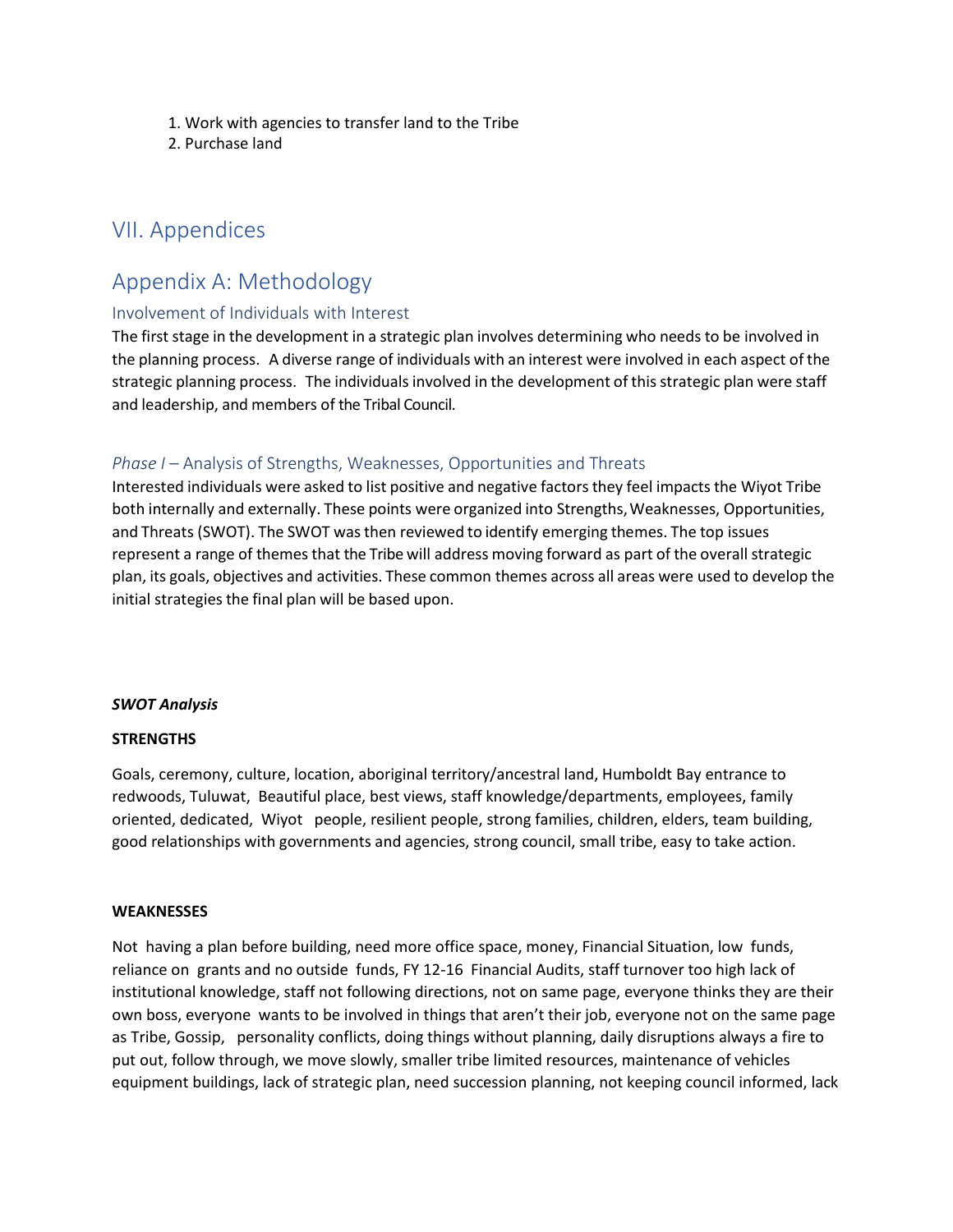of low enforcement, not keeping Council informed, making decisions without all the information on the fly, no funding, need standard operating procedures.

#### **OPPORTUNITIES**

Elder Housing, Title 4E, Vacant buildings in Eureka, job training programs, expanding to have own head start, job training programs, expanding to have own Head Start, more scholarships for education, Build dance grounds, Low housing, walking path around reservation, swimming pool, Create local therapeutic foster care , cultural Museum in Eureka, Cultural Center Building, Cultural Center in Eureka, Multiple economic development opportunities, business opportunities/partnerships, food trucks, gas station/store, Gas station/mini Mart, Economic Development, business growth, Need land in trust to develop programs convenience store, more funding, need land in trust to develop programs expand economic development programs expand economic opportunities, take land in trust on Eel and Tuluwat, Expand land base, Expand lands, Employee incent program to maintain long term employees, training for staff, more voice with the US Government, increase the voices of our people, removal of Eel River dams and restoring the river, Un-dam the Eel River, Land placed into Trust on Eel River and Humboldt Bay leading to Tribal jurisdiction over natural Resources.

#### **THREATS**

No Funding, FY 12-16 audits make it impossible to move forward on economic development (Tribe is a bad investment/high risk), money sways the decisions of people in places, Changes in or being cut off from funding sources, Federal policy changes, politics/economics versus tribal rights, Governments not recognizing sovereignty, Government doesn't always hear us, we are subject to the whims of politics reliance on grants, Reliance on government funding to sustain or grow , improper tribal consultation by external agencies, organizations, etc. , Outside agencies, climate change, outside conflicts, competition, bad press, things change when we think we know where we are going, leaving the tribe out of decision making, no control over our natural resources.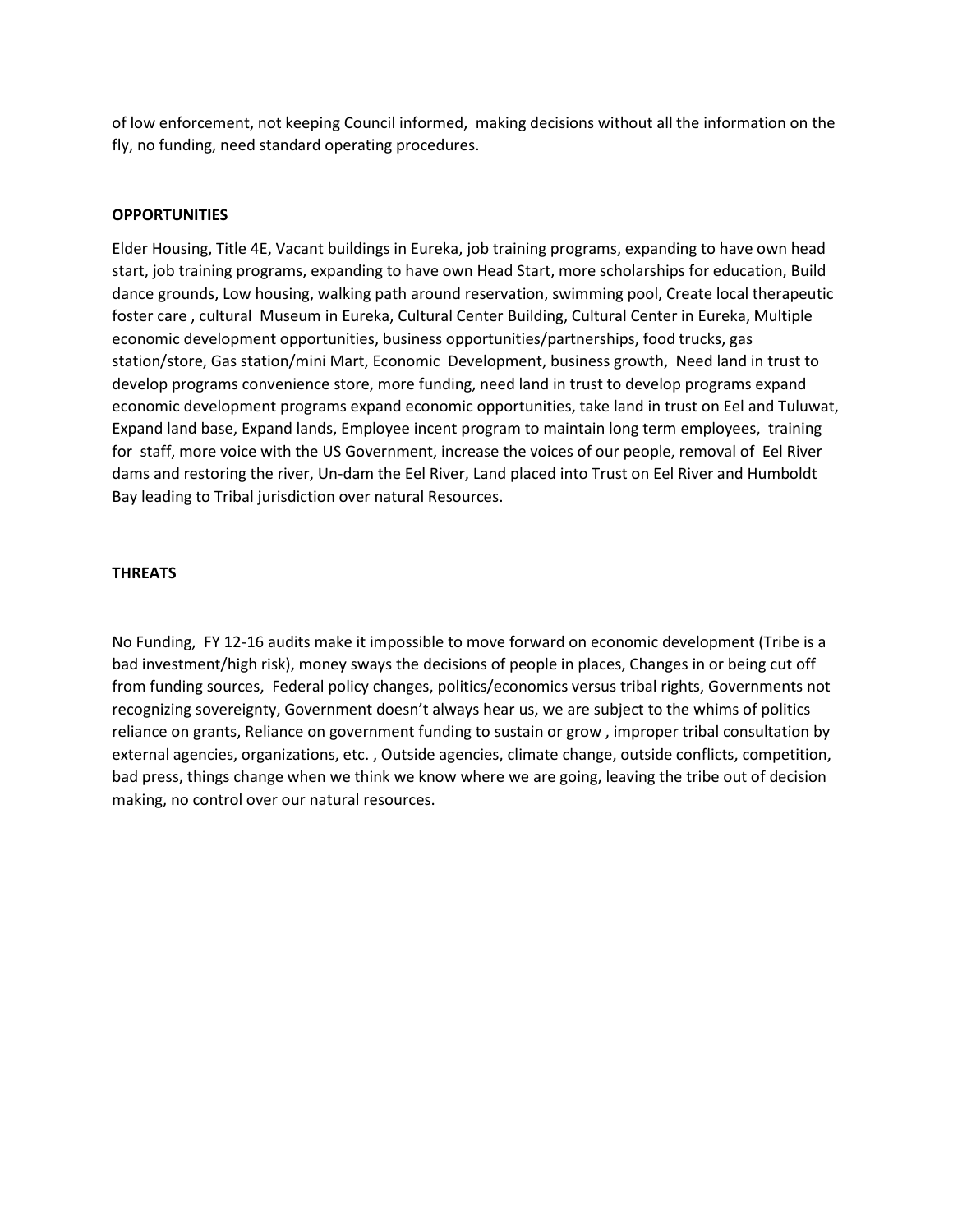### <span id="page-16-0"></span>*Phase II* – Development of Themes and Strategies

Upon completion of the SWOT analysis, the staff and Tribal Council began to identify areas leading to broad themes. The identified areas included: staff, funding, programs and leadership. Based on further more in-depth discussions and the SWOT analysis, the following themes emerged.

- 1. To improve staff efficiency and functioning in the work environment
- 2. Expand applicable programs in the Tribal community
- 3. Improve the financial condition for the Tribe
- 4. Unite to protect Tribal sovereignty
- 5. Create a comprehensive communications plan for the Tribe
- 6. To protect and expand land and resources

## <span id="page-16-1"></span>Development of Strategies

To carry forward the mission of Wiyot Tribe, Phase I concluded with an outline of broad strategies that address the themes derived from the SWOT analysis. These strategies assisted staff and Council members to focus on issues identified in the SWOT analysis process. The six strategies developed ensure that the Tribe has prioritized key steps toward accomplishing their mission and vision.

# <span id="page-16-2"></span>*Phase III* – Goal Setting and Activity Planning

The significant amount of work completed over the initial planning sessions laid the groundwork for developing the guiding goals that staff will work towards accomplishing over the next five years. The annual work plan is designed to keep the Tribe on track in achieving the goals and activities of the strategic plan. By evaluating and measuring work progress annually, the Wiyot Tribe will move toward successful implementation of each goal.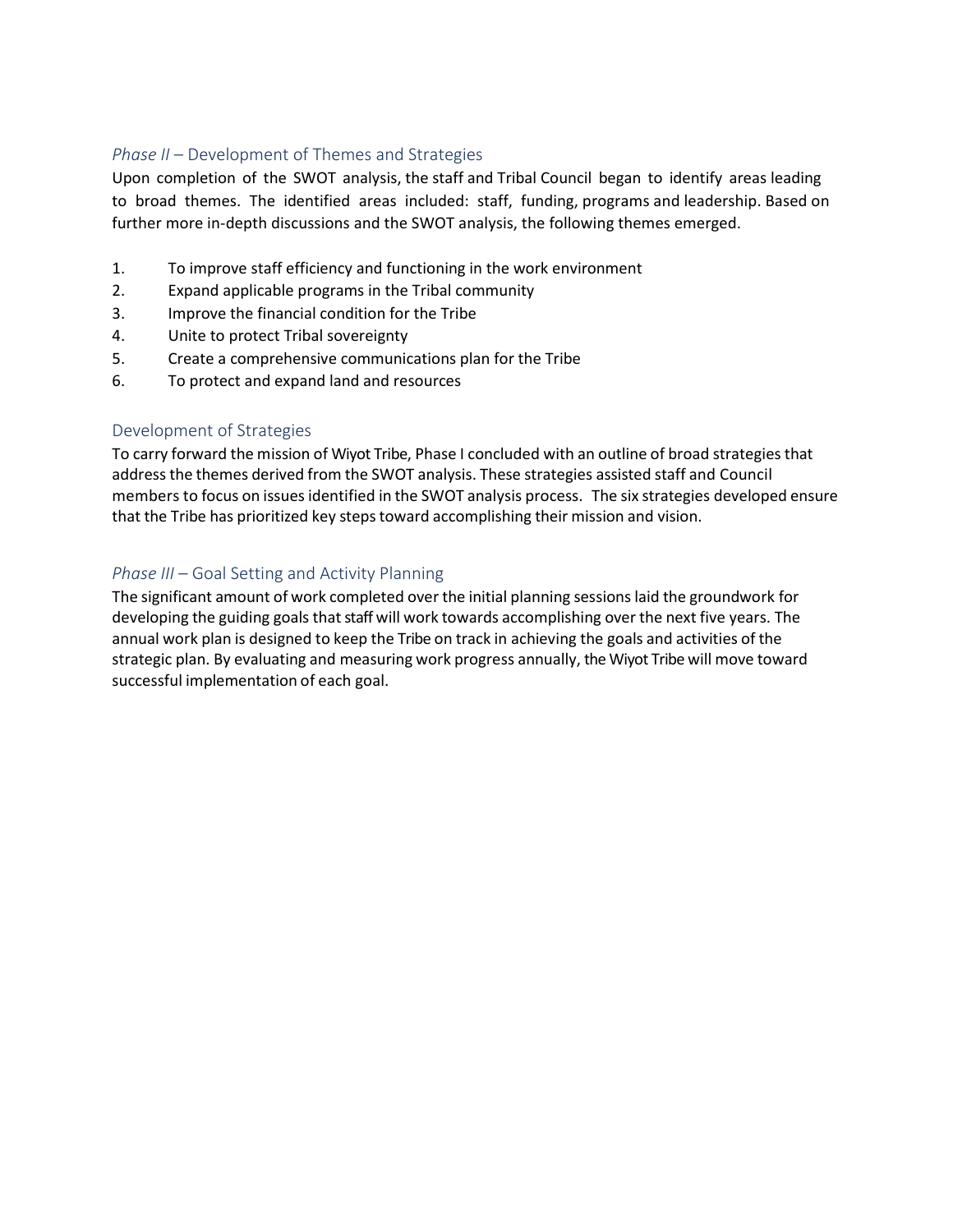# <span id="page-17-0"></span>Appendix B. Work Plan

| <b>STRATEGY</b>                                                            | Person Responsible | Due Date |  |  |
|----------------------------------------------------------------------------|--------------------|----------|--|--|
| Strategy 1 - To Improve Staff Efficiency and Functioning in the Work Place |                    |          |  |  |
| Goal 1: To provide comprehensive trainings to improve performance          |                    |          |  |  |
| 1. Provide quarterly trainings on safety in the workplace                  | <b>TA</b>          | Q1 2020  |  |  |
| 2. Provide monthly trainings on operational procedures                     | <b>OM</b>          | Q1 2020  |  |  |
| 3. Hire staff to coordinate trainings                                      | <b>OM</b>          | Q1 2020  |  |  |
| Coordinate quarterly teambuilding activities<br>4.                         | <b>OM</b>          | Q1 2020  |  |  |
| Provide human resource trainings<br>5.                                     | <b>OM</b>          | Q1 2020  |  |  |
| Create a staff recognition and appreciation program<br>6.                  | <b>OM</b>          | Q1 2020  |  |  |
| 7. Quarterly train staff on financial policies                             | FM                 | Q1 2020  |  |  |
| Goal 2: Improve relations between staff and community                      |                    |          |  |  |
| 1. Coordinate one annual community event                                   | <b>CD</b>          | Q4 2020  |  |  |
| 2. Coordinate one traditional food event per quarter                       | <b>CD</b>          | Q1 2020  |  |  |
| 3. Engage youth in traditional customs                                     | CD                 | Q3 2020  |  |  |
| 4. Review opportunities to expand services outside the reservation area    | TA/Management Team | Q3 2020  |  |  |
| Goal 3: Develop an employee retention program                              |                    |          |  |  |
| 1. Research matching investment plan opportunities                         | TA                 | Q1 2021  |  |  |
| 2. Develop employee recognition program                                    | <b>OM</b>          | Q1 2021  |  |  |
| 3. Train managers on completing staff development plans                    | TA/OM              | Q1 2021  |  |  |
| 4. Review salary pay scale and steps to move from one level to another.    | TA/OM/Council      | Q4 2021  |  |  |
| Strategy 2 – Expand Applicable Programs in the Tribal Community            |                    |          |  |  |
| Goal 1: To select a cultural center building                               |                    |          |  |  |
| 1. Engage Real Estate professional to assist in search                     | <b>TA</b>          | Q1 2021  |  |  |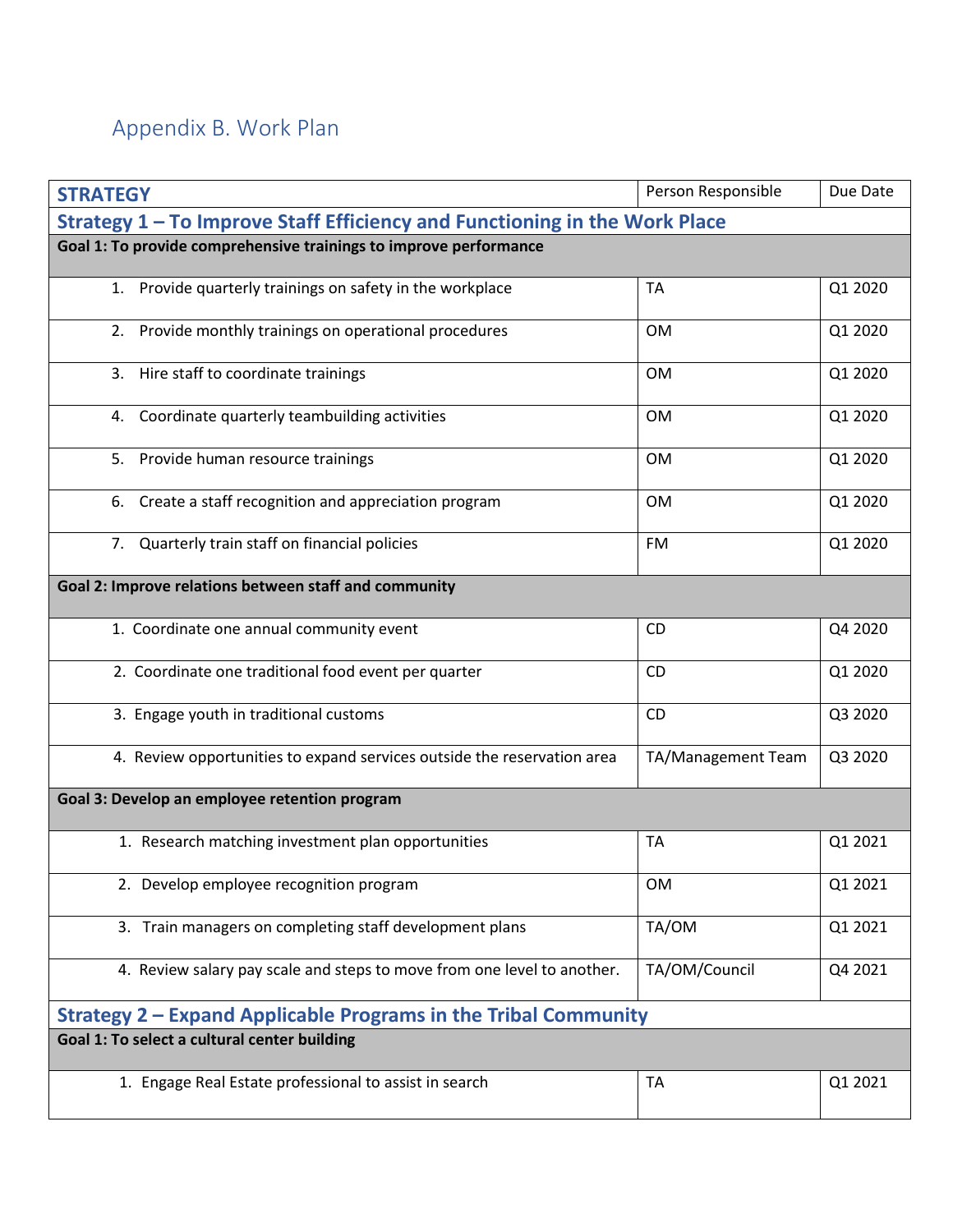| 2. Research possible options                                                              | <b>TA</b>                    | Q1 2020 |  |  |
|-------------------------------------------------------------------------------------------|------------------------------|---------|--|--|
| Goal 2: Establish a foster care program                                                   |                              |         |  |  |
| 1. Submit planning grant proposals                                                        | <b>HHSD</b>                  | Q3 2021 |  |  |
| 2. Develop child welfare codes                                                            | HHSD/TA                      | Q1 2022 |  |  |
| 3. Apply for Title IV E funding                                                           | <b>HHSD</b>                  | Q1 2024 |  |  |
| Goal 3: Establish a Head Start program                                                    |                              |         |  |  |
| Investigate a partnership with Jefferson Community Center<br>1.                           | <b>CD</b>                    | Q1 2021 |  |  |
| 2. Utilize resources within the Tribal Child Development Department at<br><b>CRIHB</b>    | CD                           | Q1 2021 |  |  |
| Goal 4: Expand upon healthy outdoors infrastructure                                       |                              |         |  |  |
| 1. Develop and promote a walking path                                                     | HHSD/CD/NRD                  | Q1 2024 |  |  |
| 2. Build a fitness room                                                                   | <b>HHSD</b>                  | Q1 2024 |  |  |
| 3. Expand outdoor sports opportunities                                                    | HHSD/NRD                     | Q1 2024 |  |  |
| 4. Plant more cultural and edible plants                                                  | HHSD/NRD/CD                  | Q1 2022 |  |  |
| Goal 5: Implement a single, annual community needs assessment                             |                              |         |  |  |
| 1. Discuss and coordinate grant applications that are in line with the<br>community needs | <b>TA</b>                    | Q3 2020 |  |  |
| 2. Directors will meet quarterly to prioritize applications                               | <b>TA</b>                    | Q1 2020 |  |  |
| 3. An annual assessment will be developed and completed                                   | TA/MANGEMENT<br><b>TEAM</b>  | Q3 2020 |  |  |
| Strategy 3 – Improve the Financial Condition for the Tribe                                |                              |         |  |  |
| Goal 1: Establish a standard financial infrastructure                                     |                              |         |  |  |
| 1. Bring all audits up to date                                                            | FM                           | Q4 2022 |  |  |
| 2. Apply for applicable grants                                                            | TA/MANAGEMENT<br><b>TEAM</b> | Q1 2020 |  |  |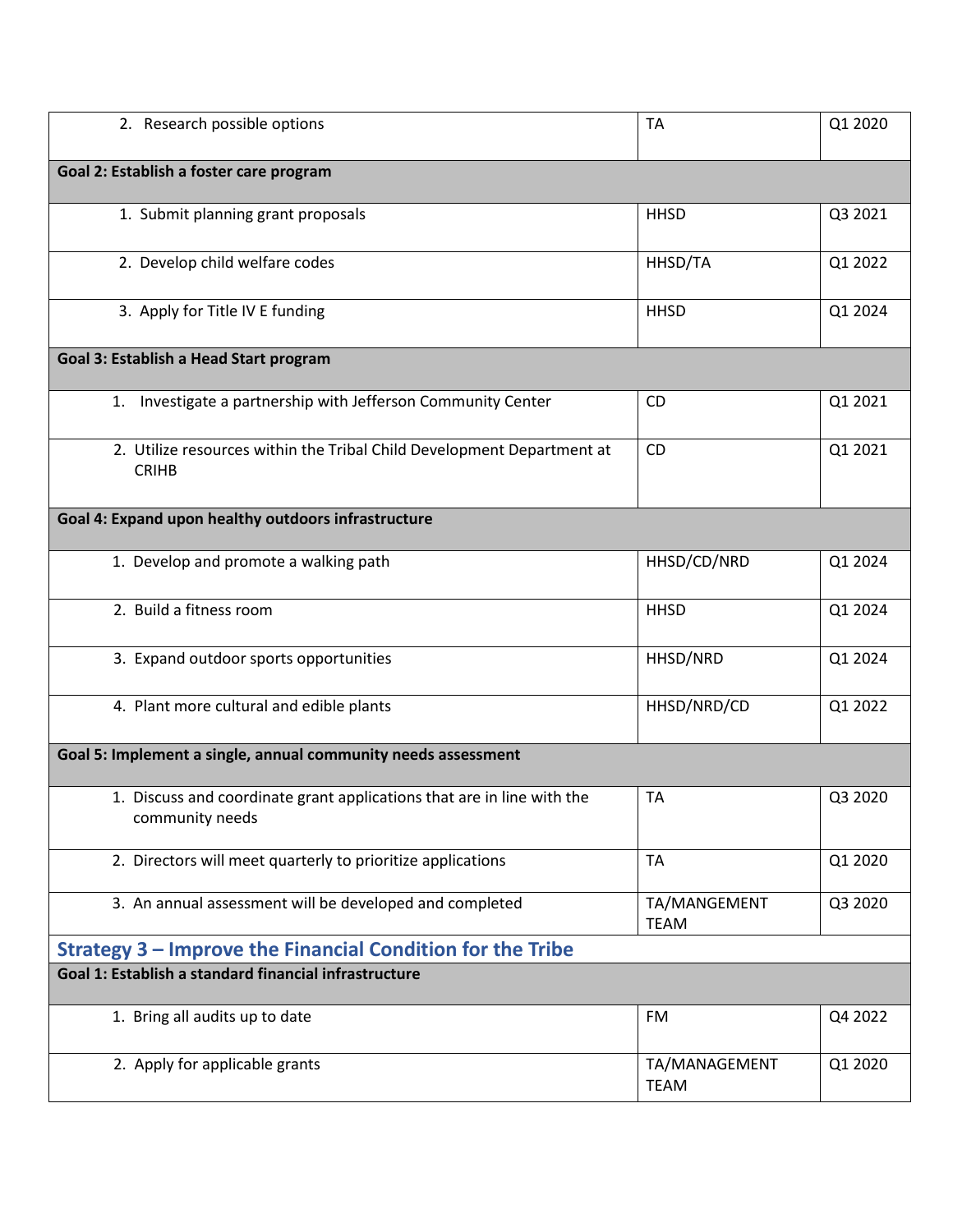| 3. Apply to the Volunteer Income Tax Assistance program                                       | <b>FM</b>                           | Q1 2020 |  |
|-----------------------------------------------------------------------------------------------|-------------------------------------|---------|--|
| 4. Train staff on financial policies                                                          | FM/TA/OM                            | Q1 2020 |  |
| 5. Implement CRIHB Grants Management System                                                   | TA/FM                               | Q2 2020 |  |
| Goal 2: Create economic development opportunities                                             |                                     |         |  |
| 1. Support tribal owned, start-up businesses                                                  | <b>TA</b>                           | Q1 2020 |  |
| 2. Hold trainings on economic development for the community                                   | <b>TA</b>                           | Q3 2021 |  |
| 3. Convene financial literacy trainings                                                       | TA/FM                               | Q1 2023 |  |
| 4. 2 Wiyot slap houses for tourist rentals and RV hookups                                     | TA/MANGEMENT<br><b>TEAM</b>         | Q1 2024 |  |
| <b>Strategy 4 - Unite to Protect Tribal Sovereignty</b>                                       |                                     |         |  |
| Goal 1: Increase access to cultural resources through partnerships                            |                                     |         |  |
| 1. Establish Memorandum of Understandings and land access<br>agreements                       | TA/NRD/CD/COUNCIL                   | Q3 2023 |  |
| Goal 2: Develop federal, state, other local organization partnerships                         |                                     |         |  |
| 1. Advocate for federal policy changes                                                        | TA/MANGEMENT<br>TEAM/COUNCIL        | Q1 2022 |  |
| 2. Advocate for tribal rights                                                                 | TA/MANGEMENT<br>TEAM/COUNCIL        | Q1 2022 |  |
| 3. Engage in meaningful collaborations ensuring all participants have a<br>voice at the table | TA/MANGEMENT<br>TEAM/COUNCIL        | Q1 2022 |  |
| Strategy 5 - Create a Comprehensive Communications Plan for the Tribe                         |                                     |         |  |
| Goal 1: To develop communication policies and guidelines                                      |                                     |         |  |
| 1. Develop an effective internal and external communications policy                           | TA/OM/AA/COUNCIL                    | Q4 2020 |  |
| 2. Develop a policy that describes the use and purpose of various media<br>avenues            | TA/MANGEMENT<br><b>TEAM/COUNCIL</b> | Q1 2021 |  |
| 3. Create talking points for consultations                                                    | TA/MANGEMENT<br>TEAM/COUNCIL        | Q1 2022 |  |
| 4. Create a Tribal rights brochure                                                            | TA/MANGEMENT<br>TEAM/COUNCIL        | Q1 2023 |  |
| Goal 2: Enhance both internal and external communications                                     |                                     |         |  |
| 1. Put timely postings on Facebook                                                            | AA/OM/MANAGEMENT<br><b>TEAM</b>     | Q1 2020 |  |